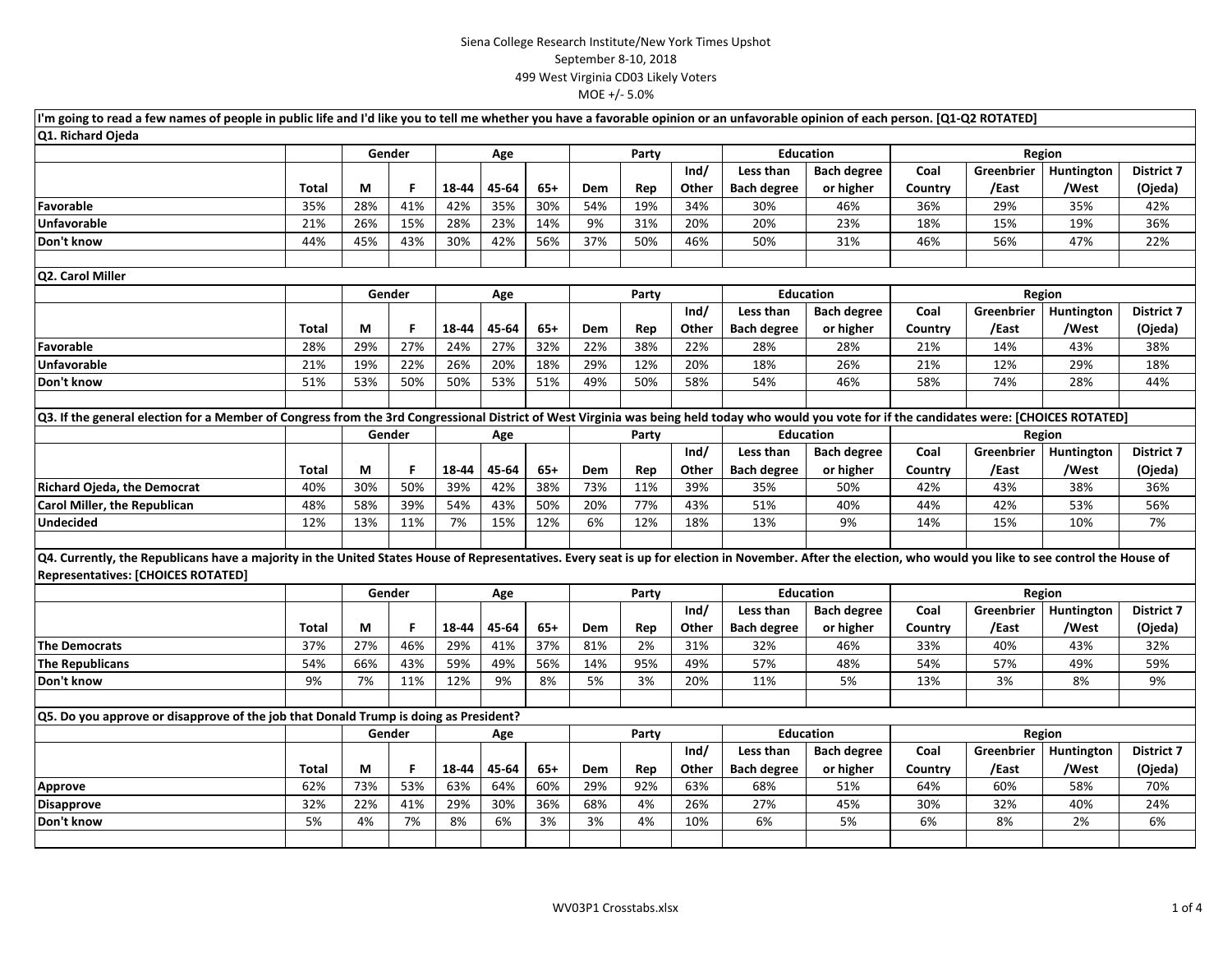| For each of these positions, tell me whether you strongly support the position, somewhat support it, somewhat oppose it or strongly oppose the position. |              |               |        |       |       |       |       |       |                  |                    |                    |         |            |            |                   |
|----------------------------------------------------------------------------------------------------------------------------------------------------------|--------------|---------------|--------|-------|-------|-------|-------|-------|------------------|--------------------|--------------------|---------|------------|------------|-------------------|
| Q6. Do you support or oppose renewed efforts to increase the production of coal in the United States?                                                    |              |               |        |       |       |       |       |       |                  |                    |                    |         |            |            |                   |
|                                                                                                                                                          |              |               | Gender | Age   |       |       | Party |       |                  | <b>Education</b>   |                    | Region  |            |            |                   |
|                                                                                                                                                          |              |               |        |       |       |       |       | Ind/  |                  | Less than          | <b>Bach degree</b> | Coal    | Greenbrier | Huntington | <b>District 7</b> |
|                                                                                                                                                          | <b>Total</b> | M             | F.     | 18-44 | 45-64 | $65+$ | Dem   | Rep   | Other            | <b>Bach degree</b> | or higher          | Country | /East      | /West      | (Ojeda)           |
| <b>Strongly support</b>                                                                                                                                  | 66%          | 71%           | 61%    | 66%   | 66%   | 66%   | 45%   | 85%   | 68%              | 72%                | 52%                | 68%     | 67%        | 54%        | 79%               |
| Somewhat support                                                                                                                                         | 16%          | 15%           | 16%    | 16%   | 12%   | 19%   | 20%   | 12%   | 15%              | 14%                | 20%                | 15%     | 13%        | 22%        | 11%               |
| Somewhat oppose                                                                                                                                          | 8%           | 5%            | 10%    | 7%    | 10%   | 5%    | 13%   | 2%    | 8%               | 5%                 | 12%                | 8%      | 8%         | 10%        | 3%                |
| <b>Strongly oppose</b>                                                                                                                                   | 9%           | 7%            | 10%    | 7%    | 11%   | 8%    | 18%   | 1%    | 9%               | 7%                 | 13%                | 9%      | 10%        | 10%        | 6%                |
| Don't know                                                                                                                                               | 2%           | 2%            | 2%     | 4%    | 1%    | 2%    | 3%    | 1%    | 2%               | 2%                 | 3%                 | 1%      | 1%         | 4%         | 2%                |
|                                                                                                                                                          |              |               |        |       |       |       |       |       |                  |                    |                    |         |            |            |                   |
| Q7. Do you support or oppose the actions of N.F.L. players who kneel in protest during the national anthem?                                              |              |               |        |       |       |       |       |       |                  |                    |                    |         |            |            |                   |
|                                                                                                                                                          |              |               | Gender | Age   |       |       | Party |       |                  | <b>Education</b>   |                    | Region  |            |            |                   |
|                                                                                                                                                          |              |               |        |       |       |       |       |       | Ind/             | Less than          | <b>Bach degree</b> | Coal    | Greenbrier | Huntington | <b>District 7</b> |
|                                                                                                                                                          | Total        | M             | F.     | 18-44 | 45-64 | $65+$ | Dem   | Rep   | Other            | <b>Bach degree</b> | or higher          | Country | /East      | /West      | (Ojeda)           |
| <b>Strongly support</b>                                                                                                                                  | 15%          | 10%           | 20%    | 20%   | 15%   | 12%   | 30%   | 2%    | 15%              | 9%                 | 28%                | 14%     | 13%        | 22%        | 9%                |
| Somewhat support                                                                                                                                         | 5%           | 3%            | 8%     | 3%    | 6%    | 6%    | 9%    | 0%    | 7%               | 5%                 | 5%                 | 4%      | 3%         | 10%        | 2%                |
| Somewhat oppose                                                                                                                                          | 9%           | 11%           | 8%     | 10%   | 10%   | 7%    | 9%    | 11%   | 6%               | 10%                | 8%                 | 12%     | 6%         | 6%         | 12%               |
| <b>Strongly oppose</b>                                                                                                                                   | 65%          | 71%           | 59%    | 64%   | 62%   | 68%   | 45%   | 83%   | 67%              | 70%                | 55%                | 61%     | 76%        | 59%        | 69%               |
| Don't know                                                                                                                                               | 6%           | 6%            | 6%     | 3%    | 6%    | 6%    | 8%    | 3%    | 5%               | 6%                 | 4%                 | 8%      | 3%         | 3%         | 7%                |
|                                                                                                                                                          |              |               |        |       |       |       |       |       |                  |                    |                    |         |            |            |                   |
| Q8. Do you support or oppose the right of N.F.L. players to kneel in protest during the national anthem?                                                 |              |               |        |       |       |       |       |       |                  |                    |                    |         |            |            |                   |
|                                                                                                                                                          |              | Gender<br>Age |        |       | Party |       |       |       | <b>Education</b> | Region             |                    |         |            |            |                   |
|                                                                                                                                                          |              |               |        |       |       |       |       |       | Ind/             | Less than          | <b>Bach degree</b> | Coal    | Greenbrier | Huntington | <b>District 7</b> |
|                                                                                                                                                          | Total        | M             | F      | 18-44 | 45-64 | $65+$ | Dem   | Rep   | Other            | <b>Bach degree</b> | or higher          | Country | /East      | /West      | (Ojeda)           |
| <b>Strongly support</b>                                                                                                                                  | 27%          | 24%           | 29%    | 33%   | 28%   | 22%   | 37%   | 13%   | 33%              | 22%                | 36%                | 26%     | 25%        | 33%        | 20%               |
| Somewhat support                                                                                                                                         | 12%          | 13%           | 12%    | 13%   | 11%   | 13%   | 12%   | 11%   | 14%              | 10%                | 17%                | 19%     | 5%         | 12%        | 6%                |
| Somewhat oppose                                                                                                                                          | 9%           | 8%            | 10%    | 10%   | 8%    | 10%   | 11%   | 11%   | 5%               | 7%                 | 13%                | 12%     | 6%         | 3%         | 15%               |
| <b>Strongly oppose</b>                                                                                                                                   | 48%          | 51%           | 46%    | 42%   | 48%   | 53%   | 36%   | 62%   | 46%              | 56%                | 32%                | 40%     | 60%        | 50%        | 51%               |
| Don't know                                                                                                                                               | 4%           | 4%            | 3%     | 2%    | 5%    | 3%    | 4%    | 3%    | 3%               | 4%                 | 2%                 | 4%      | 3%         | 1%         | 7%                |
|                                                                                                                                                          |              |               |        |       |       |       |       |       |                  |                    |                    |         |            |            |                   |
| For each of the following statements, tell me whether you strongly agree, somewhat agree, somewhat disagree or strongly disagree. [Q9-Q12 ROTATED]       |              |               |        |       |       |       |       |       |                  |                    |                    |         |            |            |                   |
| Q9. President Trump is draining the swamp and reducing corruption in Washington?                                                                         |              |               |        |       |       |       |       |       |                  |                    |                    |         |            |            |                   |
|                                                                                                                                                          |              |               | Gender |       | Age   |       |       | Party |                  | <b>Education</b>   |                    | Region  |            |            |                   |
|                                                                                                                                                          |              |               |        |       |       |       |       |       | Ind/             | Less than          | <b>Bach degree</b> | Coal    | Greenbrier | Huntington | <b>District 7</b> |
|                                                                                                                                                          | Total        | М             | F      | 18-44 | 45-64 | $65+$ | Dem   | Rep   | Other            | <b>Bach degree</b> | or higher          | Country | /East      | /West      | (Ojeda)           |
| <b>Strongly agree</b>                                                                                                                                    | 37%          | 40%           | 34%    | 31%   | 34%   | 43%   | 23%   | 55%   | 30%              | 43%                | 23%                | 37%     | 36%        | 31%        | 43%               |
| Somewhat agree                                                                                                                                           | 21%          | 26%           | 16%    | 27%   | 21%   | 17%   | 9%    | 31%   | 21%              | 21%                | 22%                | 20%     | 24%        | 19%        | 23%               |
| Somewhat disagree                                                                                                                                        | 7%           | 7%            | 6%     | 10%   | 6%    | 5%    | 7%    | 4%    | 9%               | 5%                 | 9%                 | 9%      | 2%         | 7%         | 6%                |
| <b>Strongly disagree</b>                                                                                                                                 | 31%          | 24%           | 37%    | 29%   | 34%   | 29%   | 57%   | 6%    | 35%              | 25%                | 45%                | 27%     | 37%        | 37%        | 24%               |
| Don't know                                                                                                                                               | 5%           | 3%            | 6%     | 2%    | 5%    | 6%    | 4%    | 4%    | 5%               | 6%                 | 1%                 | 7%      | 1%         | 5%         | 3%                |
|                                                                                                                                                          |              |               |        |       |       |       |       |       |                  |                    |                    |         |            |            |                   |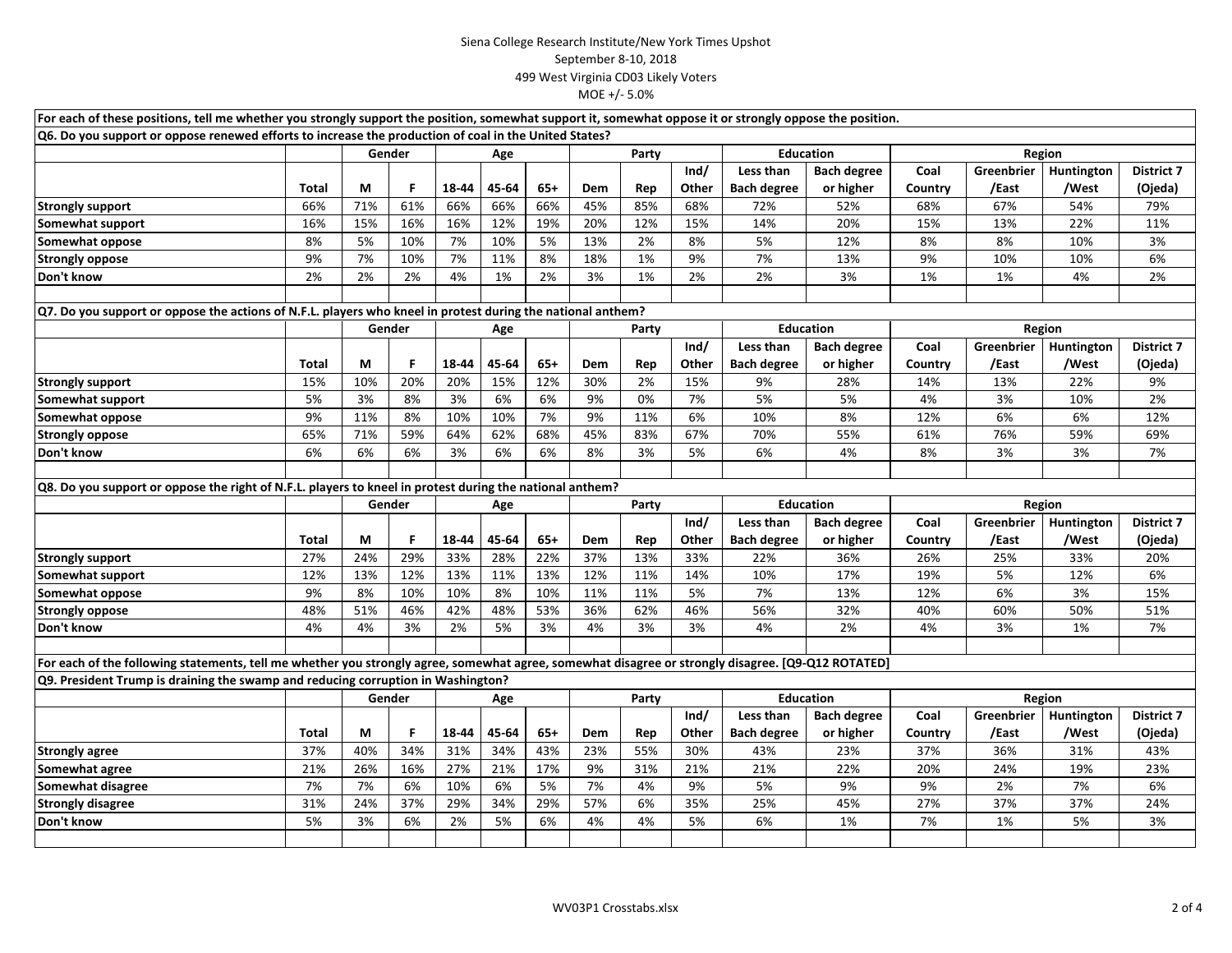| Q10. Today, discrimination against whites has become as big a problem as discrimination against blacks and other minorities.                                  |       |        |               |       |       |       |       |                  |                  |                    |                    |         |            |            |                   |
|---------------------------------------------------------------------------------------------------------------------------------------------------------------|-------|--------|---------------|-------|-------|-------|-------|------------------|------------------|--------------------|--------------------|---------|------------|------------|-------------------|
|                                                                                                                                                               |       | Gender |               | Age   |       | Party |       | <b>Education</b> |                  | Region             |                    |         |            |            |                   |
|                                                                                                                                                               |       |        |               |       |       |       |       |                  | Ind/             | Less than          | <b>Bach degree</b> | Coal    | Greenbrier | Huntington | <b>District 7</b> |
|                                                                                                                                                               | Total | М      | F             | 18-44 | 45-64 | 65+   | Dem   | Rep              | Other            | <b>Bach degree</b> | or higher          | Country | /East      | /West      | (Ojeda)           |
| <b>Strongly agree</b>                                                                                                                                         | 33%   | 35%    | 30%           | 21%   | 35%   | 38%   | 24%   | 41%              | 33%              | 39%                | 18%                | 34%     | 32%        | 23%        | 45%               |
| Somewhat agree                                                                                                                                                | 24%   | 26%    | 23%           | 27%   | 23%   | 22%   | 22%   | 29%              | 19%              | 26%                | 20%                | 26%     | 21%        | 28%        | 17%               |
| Somewhat disagree                                                                                                                                             | 17%   | 17%    | 17%           | 18%   | 16%   | 17%   | 19%   | 17%              | 17%              | 16%                | 20%                | 17%     | 11%        | 20%        | 22%               |
| <b>Strongly disagree</b>                                                                                                                                      | 21%   | 17%    | 25%           | 26%   | 22%   | 18%   | 32%   | 11%              | 23%              | 15%                | 37%                | 19%     | 31%        | 23%        | 13%               |
| Don't know                                                                                                                                                    | 5%    | 5%     | 4%            | 7%    | 4%    | 4%    | 4%    | 2%               | 8%               | 4%                 | 5%                 | 4%      | 6%         | 6%         | 4%                |
|                                                                                                                                                               |       |        |               |       |       |       |       |                  |                  |                    |                    |         |            |            |                   |
| Q11. President Trump has committed federal crimes since declaring his candidacy for president like obstruction of justice or violating campaign finance laws? |       |        |               |       |       |       |       |                  |                  |                    |                    |         |            |            |                   |
|                                                                                                                                                               |       |        | Gender<br>Age |       |       | Party |       |                  | <b>Education</b> |                    | Region             |         |            |            |                   |
|                                                                                                                                                               |       |        |               |       |       |       |       |                  | Ind/             | Less than          | <b>Bach degree</b> | Coal    | Greenbrier | Huntington | District 7        |
|                                                                                                                                                               | Total | М      | F             | 18-44 | 45-64 | $65+$ | Dem   | Rep              | Other            | <b>Bach degree</b> | or higher          | Country | /East      | /West      | (Ojeda)           |
| <b>Strongly agree</b>                                                                                                                                         | 23%   | 16%    | 30%           | 19%   | 25%   | 25%   | 50%   | 4%               | 18%              | 21%                | 29%                | 19%     | 29%        | 28%        | 19%               |
| Somewhat agree                                                                                                                                                | 9%    | 6%     | 12%           | 13%   | 6%    | 10%   | 14%   | 3%               | 12%              | 7%                 | 13%                | 11%     | 8%         | 9%         | 8%                |
| Somewhat disagree                                                                                                                                             | 14%   | 15%    | 14%           | 19%   | 13%   | 13%   | 8%    | 20%              | 16%              | 15%                | 13%                | 14%     | 14%        | 15%        | 14%               |
| <b>Strongly disagree</b>                                                                                                                                      | 42%   | 51%    | 33%           | 43%   | 47%   | 36%   | 20%   | 62%              | 44%              | 44%                | 37%                | 46%     | 41%        | 33%        | 47%               |
| Don't know                                                                                                                                                    | 11%   | 11%    | 11%           | 6%    | 10%   | 16%   | 10%   | 11%              | 11%              | 13%                | 7%                 | 10%     | 9%         | 15%        | 12%               |
|                                                                                                                                                               |       |        |               |       |       |       |       |                  |                  |                    |                    |         |            |            |                   |
| Q12. Things have changed so much that these days I feel like a stranger in my own country.                                                                    |       |        |               |       |       |       |       |                  |                  |                    |                    |         |            |            |                   |
|                                                                                                                                                               |       |        | Gender        |       | Age   |       |       | Party            |                  | Education          |                    | Region  |            |            |                   |
|                                                                                                                                                               |       |        |               |       |       |       |       |                  | Ind/             | Less than          | <b>Bach degree</b> | Coal    | Greenbrier | Huntington | <b>District 7</b> |
|                                                                                                                                                               | Total | М      | F             | 18-44 | 45-64 | $65+$ | Dem   | Rep              | Other            | <b>Bach degree</b> | or higher          | Country | /East      | /West      | (Ojeda)           |
| <b>Strongly agree</b>                                                                                                                                         | 28%   | 28%    | 29%           | 19%   | 32%   | 30%   | 30%   | 28%              | 29%              | 30%                | 26%                | 32%     | 32%        | 22%        | 26%               |
| Somewhat agree                                                                                                                                                | 25%   | 22%    | 27%           | 31%   | 25%   | 21%   | 26%   | 23%              | 23%              | 25%                | 23%                | 24%     | 24%        | 28%        | 22%               |
| Somewhat disagree                                                                                                                                             | 17%   | 17%    | 16%           | 23%   | 13%   | 17%   | 15%   | 19%              | 15%              | 15%                | 22%                | 15%     | 16%        | 19%        | 18%               |
| <b>Strongly disagree</b>                                                                                                                                      | 28%   | 31%    | 26%           | 25%   | 29%   | 30%   | 26%   | 29%              | 32%              | 28%                | 28%                | 28%     | 29%        | 27%        | 31%               |
| Don't know                                                                                                                                                    | 2%    | 2%     | 2%            | 1%    | 1%    | 3%    | 2%    | 2%               | 1%               | 2%                 | 1%                 | 1%      | 0%         | 4%         | 3%                |
|                                                                                                                                                               |       |        |               |       |       |       |       |                  |                  |                    |                    |         |            |            |                   |
| Q13. Have you, or someone you know well, struggled with addiction to opioids?                                                                                 |       |        |               |       |       |       |       |                  |                  |                    |                    |         |            |            |                   |
|                                                                                                                                                               |       |        | Gender        |       | Age   |       | Party |                  |                  | <b>Education</b>   |                    | Region  |            |            |                   |
|                                                                                                                                                               |       |        |               |       |       |       |       |                  | Ind/             | Less than          | <b>Bach degree</b> | Coal    | Greenbrier | Huntington | <b>District 7</b> |
|                                                                                                                                                               | Total | М      | F             | 18-44 | 45-64 | 65+   | Dem   | Rep              | Other            | <b>Bach degree</b> | or higher          | Country | /East      | /West      | (Ojeda)           |
| Yes                                                                                                                                                           | 45%   | 44%    | 46%           | 55%   | 50%   | 33%   | 49%   | 40%              | 48%              | 41%                | 55%                | 50%     | 37%        | 45%        | 45%               |
| <b>No</b>                                                                                                                                                     | 53%   | 54%    | 52%           | 44%   | 49%   | 62%   | 51%   | 59%              | 49%              | 57%                | 44%                | 48%     | 61%        | 53%        | 54%               |
| Don't know                                                                                                                                                    | 2%    | 2%     | 2%            | 1%    | 1%    | 5%    | 0%    | 1%               | 3%               | 2%                 | 1%                 | 2%      | 3%         | 2%         | 1%                |